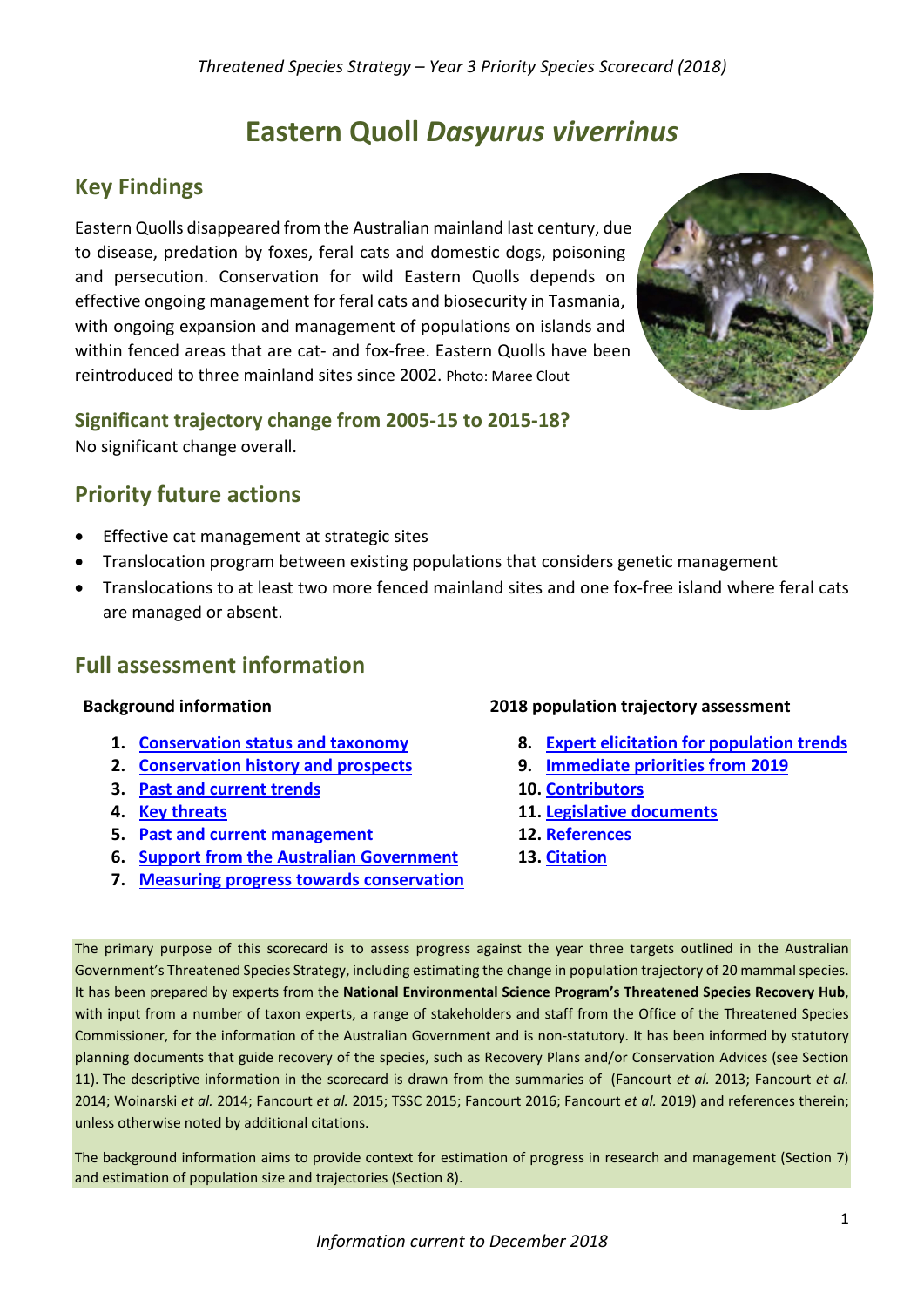| <b>Conservation status</b> | 2018                            |                            |
|----------------------------|---------------------------------|----------------------------|
| <b>EPBC</b>                | Endangered                      | Taxonomy:<br>No subspecies |
| <b>TAS</b>                 | <b>Not Listed</b>               |                            |
| <b>VIC</b>                 | Threatened (Regionally Extinct) |                            |
| <b>NSW</b>                 | Endangered                      |                            |
| <b>SA</b>                  | Endangered                      |                            |
| <b>ACT</b>                 | Not Listed (extinct)            |                            |

## **1. Conservation status and taxonomy**

are recognised.

## <span id="page-1-0"></span>**2. Conservation history and prospects**

The Eastern Quoll's previous distribution included Tasmania (including Bruny Island), and the southeast of the Australian mainland, from NSW, through Victoria, to South Australia. Eastern Quolls on the Australian mainland declined rapidly in the late 1800s and early 1900s; by the 1960s, the Eastern Quoll had been extirpated from the mainland: the last live specimen was recorded at Vaucluse in NSW, in 1963. However, a taxidermied specimen was provided to NSW National Parks and Wildlife Service in 2016 was reportedly collected in the Barrington Tops – Gloucester region in 1989, indicating the species may have survived on the Australian mainland for longer than generally accepted [\(Frankham](#page-14-8) *et al.* [2017\)](#page-14-8). Evidence suggests that an unknown disease played an important role in historical declines between 1890 and 1910, with quoll populations seemingly disappearing in a matter of weeks to months. Some isolated populations persisted in relatively low densities in some areas until the 1950s or 1960s, with persecution, poisoning and fox predation thought to have contributed to the extirpation of remaining populations.

Eastern Quolls have been reintroduced to the Australian mainland fenced areas of Mt Rothwell in Victoria (2002), Mulligans Flat Woodland Sanctuary (2016, 2017, 2017; with another translocation possible in 2019), and very recently to an unfenced site within Booderee National Park (2018). A 400 ha fenced area at Barrington Tops may also be available for a release within the next year.

In Tasmania the Eastern Quoll is mostly found in the dry-moderate rainfall areas of the eastern part of the island, in open grasslands, farmland, woodlands, dry forests, coastal scrub and alpine heathland. Eastern Quolls are usually absent from rainforest and wet sclerophyll forests. The population in Tasmania declined by over 50% over the ten years preceding 2009, coincident with a prolonged period of above average rainfall and warm winter temperatures during 2002-2003. This period of unsuitable weather reduced quoll populations to an unprecedented low abundance, and populations may now be too small to withstand threats to which they were robust when at higher densities, such as feral cat predation and mortality from vehicle strike. Eastern Quoll numbers on the Tasmanian mainland have not recovered, however the high-density population on Bruny Island has subsequently recovered and has remained fairly stable ever since.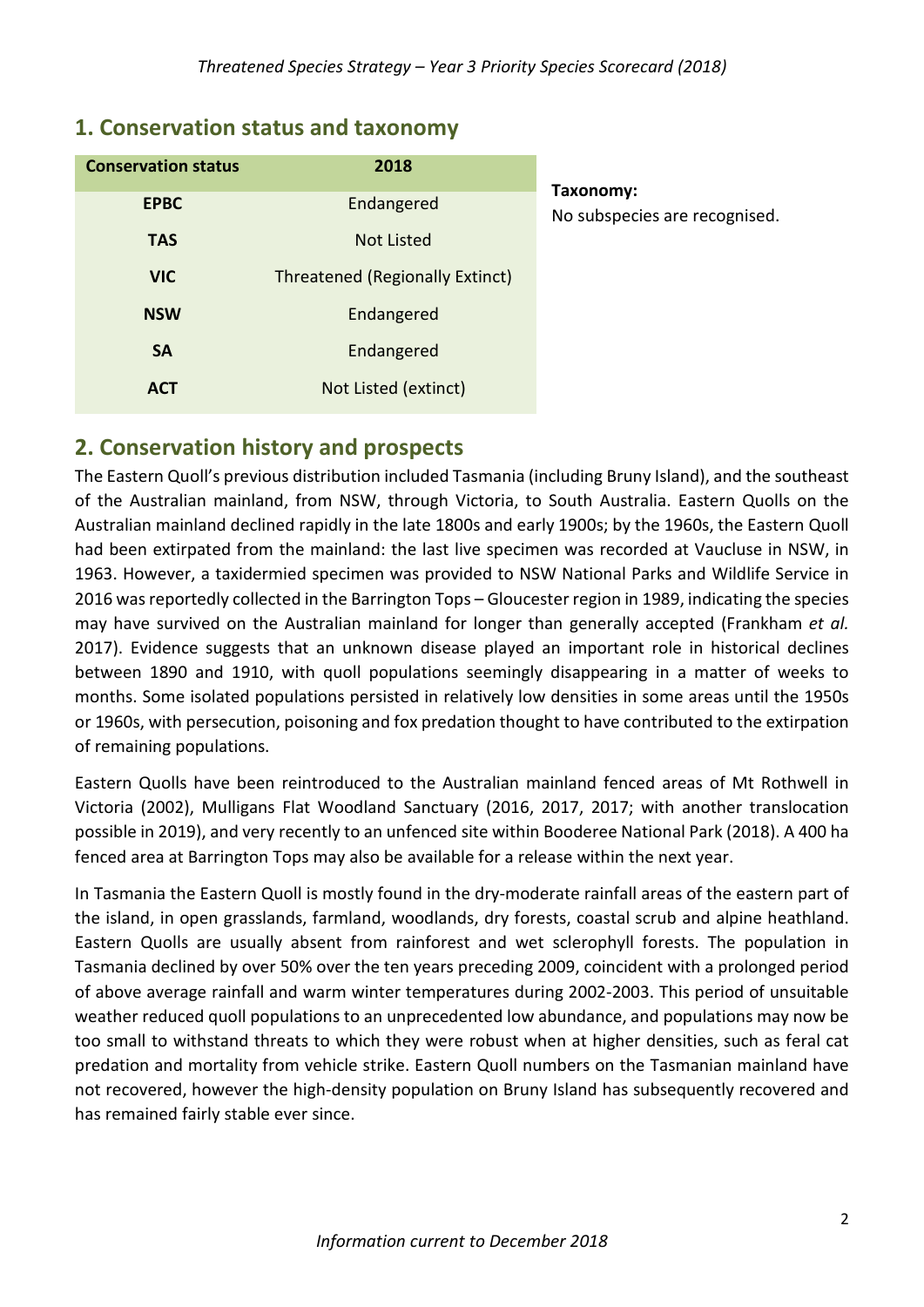Eastern Quolls have co-existed with feral cats in Tasmania for more than 150 years. However, feral cats do kill juvenile quolls, and while there is evidence that feral cat numbers have not increased following the marked decline of Tasmanian devils, cats are becoming more nocturnal in areas where Tasmanian devils have declined, presenting an increased risk to nocturnal species such as Eastern Quolls.

Eastern Quolls mostly prey on invertebrates, but will take small vertebrates and occasionally eat fruits and other plant material, and will also scavenge on carrion.

# <span id="page-2-0"></span>**3. Past and current trends**

The Eastern Quoll was functionally extinct on the mainland by the 1960s. It is still widespread in Tasmania, but spotlighting data from 147 transects across the island indicate a population decline of over 50% in the 10 years to 2009. Numbers have not recovered since then. Trapping surveys confirmed a continuing decline at a number of trapping sites, while camera surveys at an additional 16 sites across the species' range confirmed low densities of quolls at sites where high-density populations were historically recorded. Sites surveyed by trapping in the 1980s and early 1990s, then again in 2010, indicated declines of 61-100%. Capture rates of Eastern Quolls in surveys targeting other species also indicate declines of 51-100% over 1-12 years. Spotlighting data suggests the population has remained stable, but at a low level, since 2004. However, spotlighting is a coarse monitoring method, and it is possible that small populations of Eastern Quolls have become extirpated since 2004.

Eastern Quolls have been reintroduced to three mainland sites: Mt Rothwell Biodiversity Centre in Victoria (about 70 animals there now, after 2002 reintroduction); Mulligans Flat Woodland Sanctuary in the ACT (37 Eastern Quolls released 2016-18), and Booderee National Park in NSW (20 Eastern Quolls released 2018).

## **Monitoring (existing programs):**

Tasmania:

- Department of Primary Industries, Parks, Water and Environment have carried out annual spotlight surveys since 1975. The surveys were originally designed to track trends in the abundance of macropods and possums subject to harvesting, but have provided information on other species, including Eastern Quolls. A core group of 42 transects (each 10 km long) have been surveyed every year from 1975, although protocols for surveying these transects were not standardised until 1985, and they did not traverse core Eastern Quoll habitat. The number of transects increased over time to 189 by 2009. Due to methodological inconsistencies in earlier surveys, long term trends in Eastern Quolls have relied on the standardised data from 1985 to ensure consistency.
- Three sites were trapped for Eastern Quolls from around the 1980s and then again in 2010- 2013.
- Camera surveys were undertaken throughout the species' range during 2012-2013.
- Capture rates for Eastern Quolls are available from various surveys designed primarily for other species such as Tasmanian devils.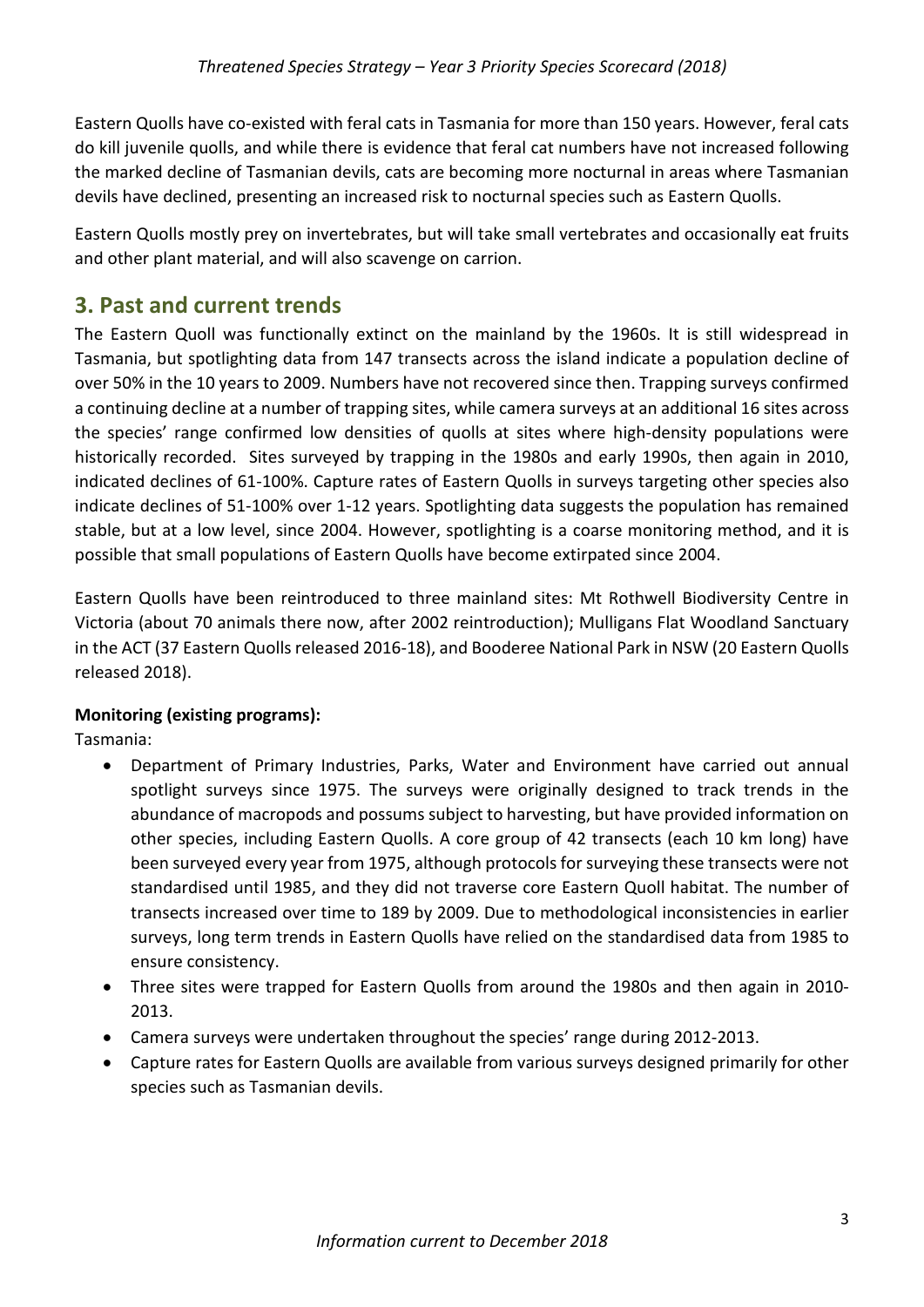Mainland:

- Mt Rothwell: about 70 animals in population, following translocation in 2003. Monitored by staff at Mt Rothwell.
- Mulligans Flat Woodland Sanctuary: 37 translocated Eastern Quolls, released in 2016-18, are closely monitored using VHF- and GPS-tracking, spotlighting, remote cameras and cage trapping by researchers from the Australian National University (ANU, as part of ARC Linkage project), the ACT Government and the Woodlands and Wetlands Trust. Over 180 juveniles have been conceived in the Sanctuary since 2016.
- Booderee NP: 20 translocated Eastern Quolls were released in March 2018, and closely monitored by GPS-tracking, camera trapping and cage trapping (TSR Hub researchers from ANU, Parks Australia staff from Booderee NP and Rewilding Australia).

#### **Population trends:**

Tables 1 and 2 summarise the overall trend and status of the Eastern Quoll. The information in these tables is derived from the 2015 Conservation Advice, with some amendments made by contributing experts based on new information.

## **Table 1. Summary of the available information on Eastern Quoll distribution and population size, and (where possible) trend estimates between 2015 and 2018 for each parameter.**

| <b>Population</b><br>parameters   | <b>Published</b><br>baseline | 2015 Estimate          | 2018 Estimate          | <b>Confidence in estimates</b>                                                                                                                                                      |
|-----------------------------------|------------------------------|------------------------|------------------------|-------------------------------------------------------------------------------------------------------------------------------------------------------------------------------------|
| WILD*                             |                              |                        |                        |                                                                                                                                                                                     |
| <b>Extent of Occurrence</b>       | 47,000 $km2$                 | 47,000 km <sup>2</sup> | 47,000 km <sup>2</sup> | Low - Booderee and Mulligans enlarge<br>EoO, but in absence of any species<br>management in Tasmania, the EOO is<br>likely to have decreased                                        |
| <b>Area of Occupancy</b>          | 2320 km <sup>2</sup>         | 2320 km <sup>2</sup>   | 2320 km <sup>2</sup>   | Low - The area provided by Mt Rothwell,<br>Mulligans Flat Woodland Sanctuary and<br>Booderee is small compared to<br>Tasmanian distribution, where occupancy<br>may have decreased. |
| Dates of records and methods used |                              |                        |                        | IUCN guidelines used for records from 1993 - 2012                                                                                                                                   |
| No. mature individuals            | >10,000                      | >10,000                | >10,000                | Low                                                                                                                                                                                 |
| <b>No. of subpopulations</b>      | $\overline{2}$               | $\overline{2}$         | $\overline{2}$         | High                                                                                                                                                                                |
| <b>No. of locations</b>           | $\overline{2}$               | $\overline{2}$         | 3                      | High: addition of Mulligans Flat<br><b>Woodland Sanctuary.</b>                                                                                                                      |
| <b>Generation time</b>            | $\overline{2}$               | n/a                    | n/a                    | High (as in MAP)                                                                                                                                                                    |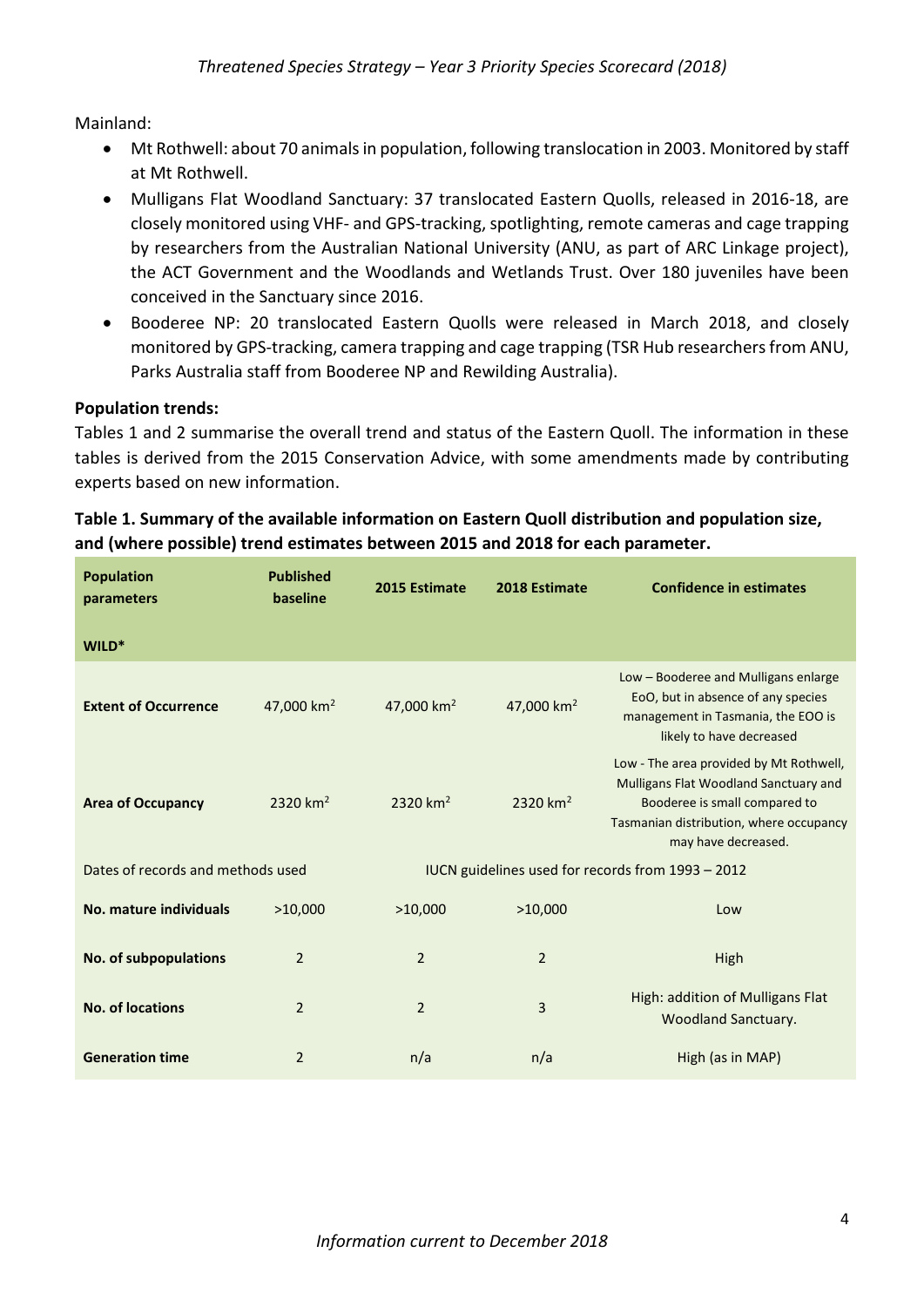| <b>Population</b><br>parameters | <b>Published</b><br>baseline | 2015 Estimate                                                                                                                            | 2018 Estimate                                                                                                                            | <b>Confidence in estimates</b> |
|---------------------------------|------------------------------|------------------------------------------------------------------------------------------------------------------------------------------|------------------------------------------------------------------------------------------------------------------------------------------|--------------------------------|
| <b>EXCLOSURES/ISLANDS</b>       |                              |                                                                                                                                          |                                                                                                                                          |                                |
| No. mature individuals          | Mt Rothwell:<br>70           | Mt Rothwell:<br>70                                                                                                                       | <b>Mulligans Flat:</b><br>~29 (plus 2018<br>young).<br>Mt Rothwell: 70                                                                   | High                           |
| <b>No. locations</b>            | $\mathbf{1}$                 | $\mathbf{1}$                                                                                                                             | $\overline{2}$                                                                                                                           | High                           |
| <b>CAPTIVE BREEDING</b>         |                              |                                                                                                                                          |                                                                                                                                          |                                |
|                                 |                              | 80 (45 at Devils<br>at Cradle and 35<br>at Trowunna)<br>30: Mt Rothwell<br>captive<br>breeding                                           | 90 (60 at Devils<br>at Cradle and 50<br>at Trowunna)<br>60:Aussie Ark<br>30: Mt Rothwell<br>captive<br>breeding                          |                                |
| <b>No. mature individuals</b>   |                              | Several<br>institutions in<br>Tasmania<br>including<br><b>Bonorong</b><br>Wildlife<br>Sanctuary and<br><b>East Coast</b><br>Nature World | Several<br>institutions in<br>Tasmania<br>including<br>Bonorong<br>Wildlife<br>Sanctuary and<br><b>East Coast</b><br><b>Nature World</b> |                                |
| <b>No. locations</b>            |                              | $>5$                                                                                                                                     | $>5$                                                                                                                                     |                                |

\*Including translocations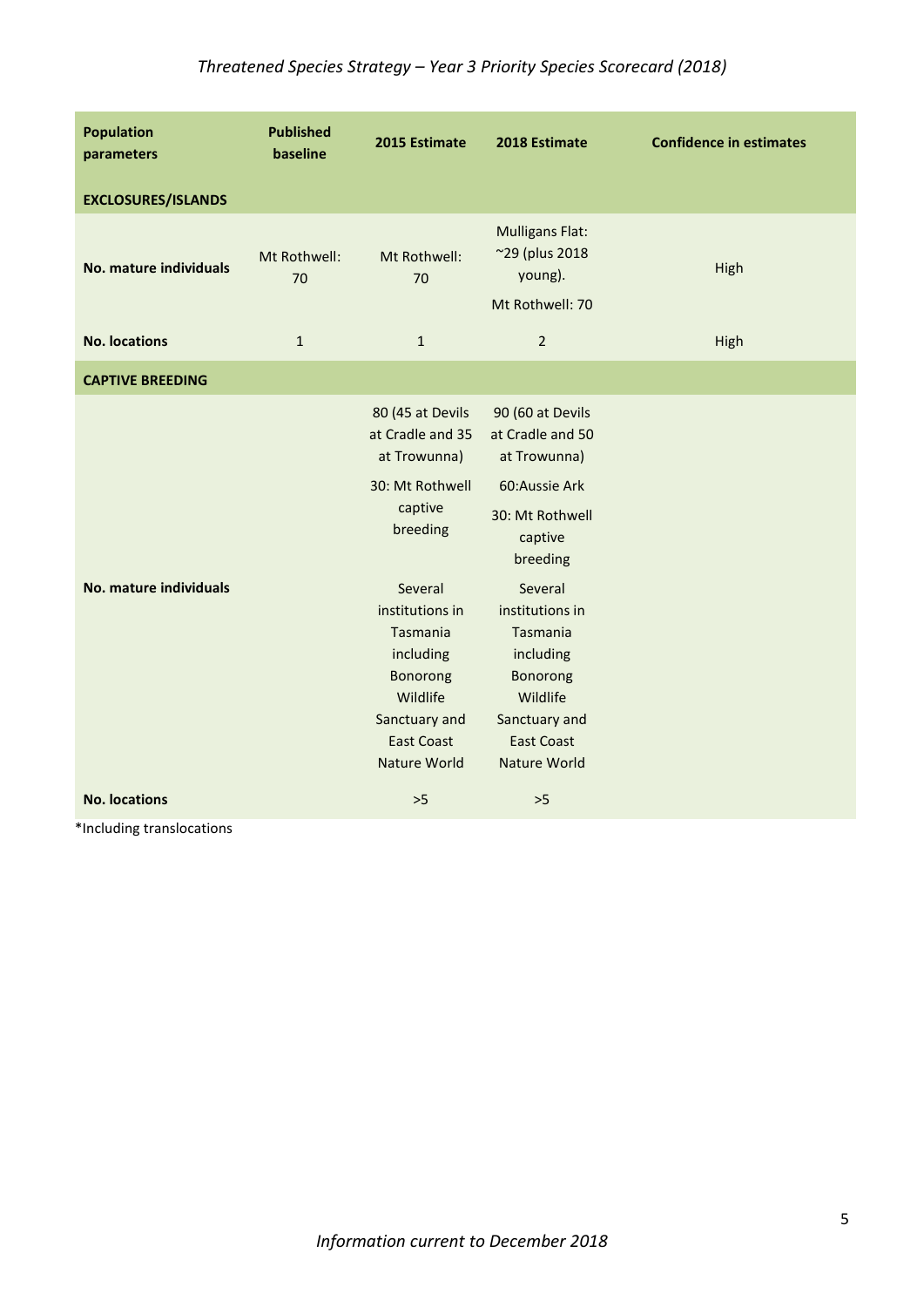## **Table 2. Estimated recent (2005-2015) and current (2015-2018) population trends for the Eastern Quoll.**

| Sub-<br>population                    | <b>Est. %</b><br>of<br>total<br>pop'n<br>(pre-<br>2015) | 2005-<br>2015<br>trend | <b>Confidence</b><br>in<br>2005-<br>2015<br>trend | 2015-<br>2018<br>trend | <b>Confidence</b><br>in<br>2015-2018<br>trend | <b>Est. %</b><br>of total<br>pop'n<br>(2018)             | <b>Details</b>                                                                                                                                                                                                                                                                                                                                                                                                       |
|---------------------------------------|---------------------------------------------------------|------------------------|---------------------------------------------------|------------------------|-----------------------------------------------|----------------------------------------------------------|----------------------------------------------------------------------------------------------------------------------------------------------------------------------------------------------------------------------------------------------------------------------------------------------------------------------------------------------------------------------------------------------------------------------|
| Tasmania                              | 15%                                                     |                        | Low                                               |                        | Low                                           | 15%                                                      | Spotlight surveys from 150 sites across<br>Tasmania over ten years (1999 -2009)<br>revealed a 52% reduction in Eastern<br>Quoll sightings with this decline stopping<br>by 2004; Trapping rates show similar<br>declines. Spotlighting suggests stable<br>since then, but spotlighting is a coarse<br>monitoring tool, and some localised pop<br>decline is possible, so the 2005-15 trend<br>is shown as declining. |
| <b>Bruny</b><br>Island                | 85%                                                     |                        | Medium                                            |                        | Low                                           | 85%                                                      | Numbers captured on Bruny Island<br>increased between 2010 and 2012 but<br>have remained stable ever since.                                                                                                                                                                                                                                                                                                          |
| Mt<br>Rothwell                        | <<1%                                                    |                        | High                                              |                        | High                                          | <<1%                                                     | About 70 individuals there. Populations<br>breeding and captive program active.<br>Efforts underway to release Eastern<br>Quolls into 950 ha exclosure at Tiverton.                                                                                                                                                                                                                                                  |
| <b>Mulligans</b><br>Flat<br>Sanctuary | n/a                                                     | n/a                    | n/a                                               |                        | High                                          | $<<1\%$                                                  | Translocated pop'n breeding, with an<br>estimated ~29 mature individuals<br>established (plus 2018 young).                                                                                                                                                                                                                                                                                                           |
| Booderee<br><b>NP</b>                 | n/a                                                     | n/a                    | n/a                                               |                        | High                                          | <<1%                                                     | High mortality in translocated animals,<br>but nevertheless, Eastern Quolls present<br>and breeding in park.                                                                                                                                                                                                                                                                                                         |
| Whole<br>population                   | 100%                                                    |                        | <b>High</b>                                       |                        | Low                                           | 100%                                                     | <b>Based on Tasmanian population, some</b><br>loss between 2005-15 likely on the<br>Tasmanian mainland, but offset by<br>increases on Bruny Island. Noted as<br>stable for 2015-18, given short duration.                                                                                                                                                                                                            |
| KEY:                                  |                                                         |                        |                                                   |                        |                                               |                                                          |                                                                                                                                                                                                                                                                                                                                                                                                                      |
| <b>Improving</b>                      |                                                         | <b>Stable</b>          | <b>Deteriorating</b>                              | <b>Unknown</b>         |                                               | <b>Confidence</b><br><b>High</b><br><b>Medium</b><br>Low | <b>Description</b><br><b>Trend documented</b><br>Trend considered likely based on documentation<br>Trend suspected but evidence indirect or equivocal                                                                                                                                                                                                                                                                |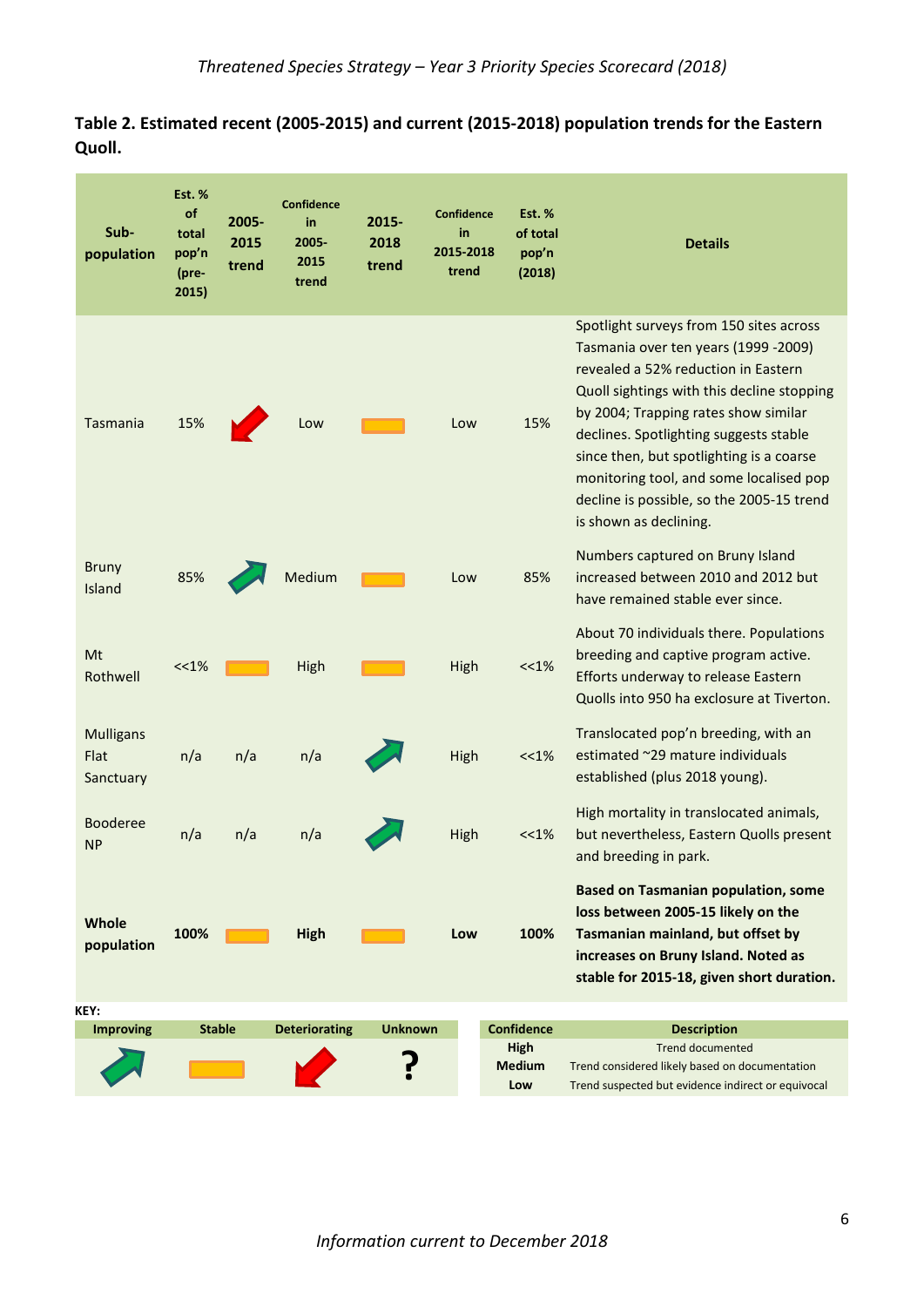## <span id="page-6-0"></span>**4. Key threats**

The threats listed here are derived from the Mammal Action Plan [\(Woinarski](#page-14-7) *et al.* 2014) and the latest Conservation Advice [\(TSSC 2015\)](#page-14-1), with some amendments from contributing experts based on new information. Note that this is not a list of all plausible threats, but a subset of the threats that are likely to have the largest impact on populations.

## **Climate change**

Given the apparent sensitivity of Eastern Quolls to changes in weather, it is possible that climate change has had a negative impact on this species, and will continue to adversely impact the species as the frequency, magnitude and duration of extreme weather events increase into the future.

#### **Predation by foxes**

Foxes are implicated in the extinction of Eastern Quolls on the Australian mainland, as the spatiotemporal expansion of the fox distribution broadly coincided with patterns of Eastern Quoll decline. However, Eastern Quoll declines in some areas occurred before foxes arrived there, and quoll populations persisted long after the arrival of foxes in other areas. Few detections of foxes in Tasmania in recent years suggests that foxes are currently functionally absent, but if they ever establish, they may have devastating impacts on Eastern Quoll populations.

#### **Predation by cats**

Quolls, particularly juveniles, are vulnerable to cat predation, but quolls have persisted in Tasmania despite the presence of cats for >200 years. No relationship has been found between feral cat and quoll abundance. However, shifts in the temporal activity of cats following Tasmanian devil declines might be increasing encounter rates between cats and quolls during summer when juvenile quolls emerge from their natal dens. This increased risk of predation for juvenile quolls could be inhibiting recovery of low-density quoll populations following weather-induced declines. On Bruny Island, quolls primarily occur on the north island, although they do occur in low densities on the south island when climatic conditions are suitable.

#### **Disease**

Episodes of rapid, widespread Eastern Quoll mortality dating from the mid-1800s to the early 1900s have been anecdotally associated with disease (e.g. bubonic plague, distemper-like virus, toxoplasmosis). This was likely a major factor in the local extinction of Eastern Quolls on the mainland. Disease is potentially a severe threat to the future viability of Eastern Quoll populations on Bruny Island, should a pathogen be introduced, due to the islands small size, and the high density and low genetic diversity of the Eastern Quoll population.

Although *Toxoplasma gondii* is present in Tasmanian Eastern Quolls, it does not appear to negatively affect Eastern Quolls and hence would not have been responsible for Eastern Quoll declines, either on the Australian mainland or in Tasmania.

#### **Habitat modification**

Land clearing has been anecdotally implicated as a factor in the historic Australian mainland declines, however as Eastern Quolls occur at highest densities in open farmland, this is unlikely to have been the most significant driver of historic Eastern Quoll declines. In Tasmania, recent conversion of agricultural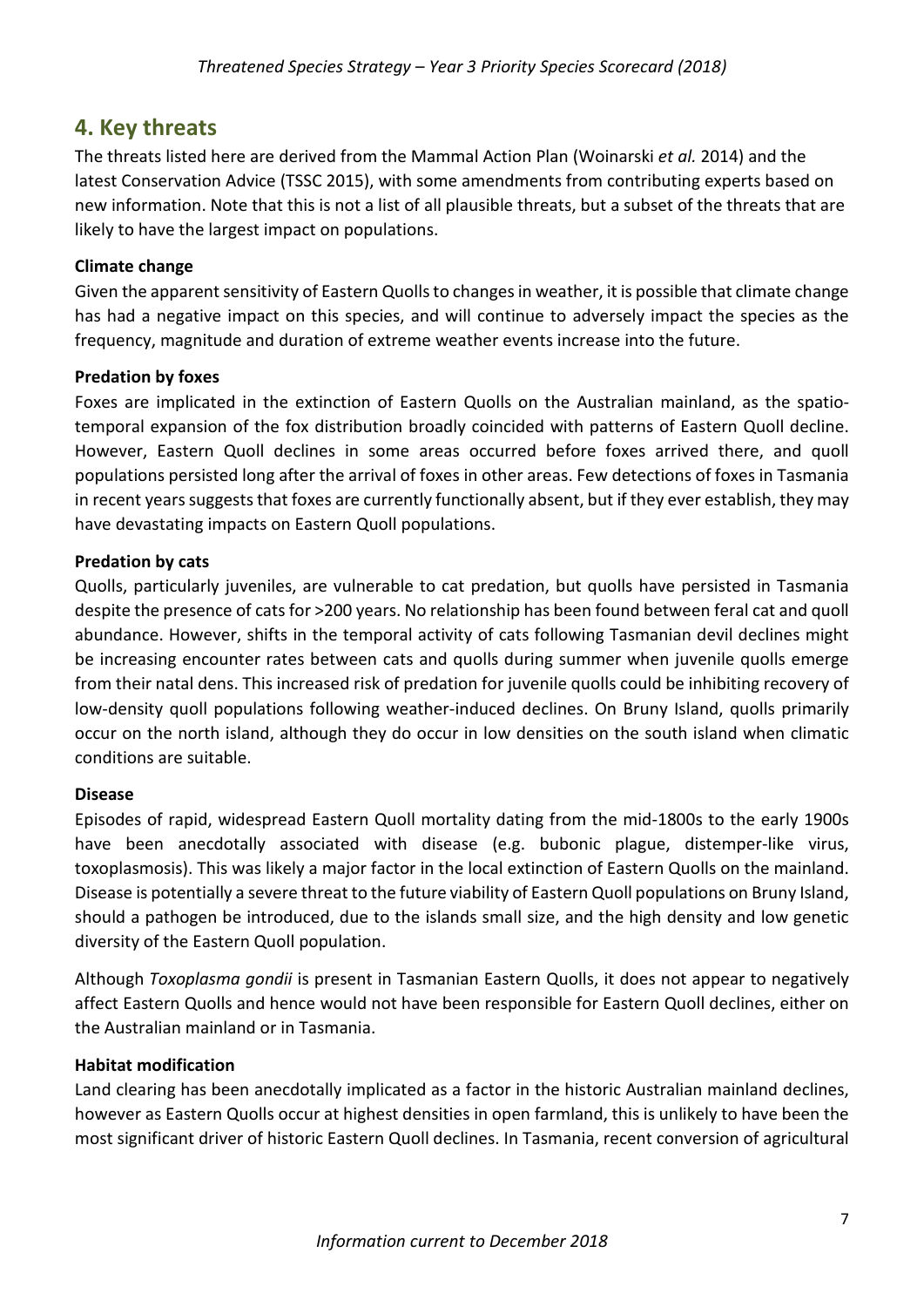land or native forest to plantation monocultures could potentially reduce habitat quality for Eastern Quolls.

### **Non-target poisoning (1080 baits and rodenticides)**

The Eastern Quoll has a high risk of mortality associated with 1080 baiting for foxes (or dogs on the Australian mainland). While widespread fox baiting in Tasmania has ceased, 1080 is widely used on the Australian mainland for the landscape control of foxes and wild dogs and presents a significant threat to the Eastern Quoll. Reintroducing Eastern Quolls to sites on the Australian mainland where 1080 is regularly used to control canids exposes Eastern Quolls to a high risk of mortality. 1080 is also used in carrot or grain-based baits to control wallabies and possums in Tasmania, although at <10% of the volumes used 15 years ago. Eastern Quolls are unlikely to eat baits designed for herbivores. There is potential mortality from primary ingestion of rodenticides containing second generation anticoagulants (e.g. brodifacoum) and secondary poisoning from scavenging or consuming poisoned rodents (sublethal doses of brodifacoum can rapidly bioaccumulate to toxic levels with prolonged persistence). The use of brodifacoum in rodenticides in both urban and agricultural systems frequented by Eastern Quolls has increased in recent decades due to its unrestricted availability from supermarkets.

The impacts of the major threats are summarised in Table 3.

| <b>CURRENT THREAT IMPACT</b>                   |                    |                |                         |  |
|------------------------------------------------|--------------------|----------------|-------------------------|--|
| <b>Threat</b>                                  | <b>Timing</b>      | <b>Extent</b>  | <b>Severity</b>         |  |
| 1. Climate change and<br>severe weather        | Continuing/ongoing | >90% of range  | 50-100%                 |  |
| 2. Red foxes                                   | Continuing/ongoing | <1% of range   | 50-100%                 |  |
| 3. Feral cats                                  | Continuing/ongoing | >90% of range  | 20-29%                  |  |
| 4. Disease                                     | Distant future     | 1-50% of range | 50-100%                 |  |
| 5. Habitat modification                        | Continuing/ongoing | 1-50% of range | Not negligible but <20% |  |
| 6. Poisoning from toxic<br>baits (1080)        | Continuing/ongoing | <1% of range   | 50-100%                 |  |
| 7. Poisoning from toxic<br>baits (rodenticide) | Continuing/ongoing | 1-50% of range | 50-100%                 |  |

## **Table 3. The major threats facing the Eastern Quoll and their associated impact scores.**

**Timing:** continuing/ongoing; near future: any occurrence probable within one generation (includes former threat no longer causing impact but could readily recur); distant future: any occurrence likely to be further than one generation into the future (includes former threat no longer causing impact and unlikely to recur).

**Extent:** <1% of range; 1-50%; 50-90%; >90%.

Severity: (over three generations or 10 years, whichever is longer) Causing no decline; Negligible declines (<1%); Not negligible but <20%; 20-29%; 30-49%; 50-100%; Causing/could cause order of magnitude fluctuations.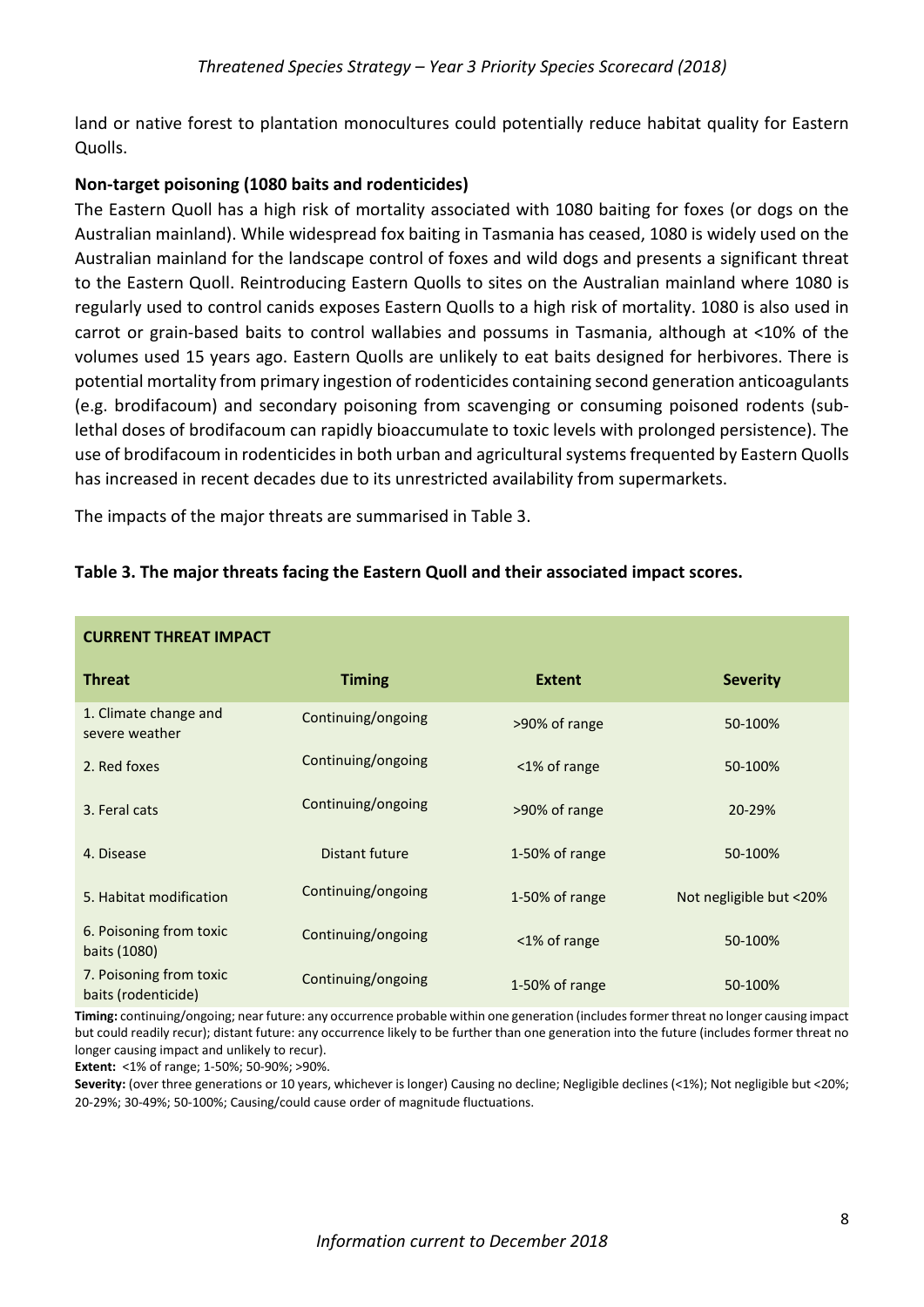## <span id="page-8-0"></span>**5. Past and current management**

Recent and current management actions that support the conservation of Eastern Quolls are summarised in Table 4. This information is a collation of material provided by contributors.

Conservation Advice approved in 2015 guides recovery action for this species (see Section 11).

| Table 4. Management actions that support the conservation of the Eastern Quoll. |  |
|---------------------------------------------------------------------------------|--|
|                                                                                 |  |

| <b>Action</b>                                                                                                                      | <b>Location</b>                                         | <b>Timing</b>    | <b>Est. %</b><br>pop'n | <b>Contributors and partners</b>                                                                                                            |
|------------------------------------------------------------------------------------------------------------------------------------|---------------------------------------------------------|------------------|------------------------|---------------------------------------------------------------------------------------------------------------------------------------------|
| <b>Reintroduction to Mt</b><br>Rothwell, Victoria                                                                                  | <b>VIC</b>                                              | 2003             | $<< 1\%$               | Mt Rothwell Biodiversity Interpretation<br>Centre; Odonata                                                                                  |
| <b>Translocation to Mulligans</b><br><b>Flat Woodland Sanctuary</b>                                                                | <b>ACT</b>                                              | 2016-17          | <<1%                   | ACT Govt., ANU, Woodlands and Wetlands<br>Trust, James Cook University, Charles<br>Darwin University (funded by ARC Linkage<br>grants)      |
| <b>Translocation to Booderee NP</b>                                                                                                | <b>Booderee</b><br>National Park,<br>Jervis Bay         | 2018             | <<1%                   | Parks Australia; ANU; Wreck Bay<br>Community; Taronga Conservation<br>Society; Rewilding Australia; WWF<br>Australia                        |
| Expansion of captive breeding<br>facilities in Tasmania                                                                            | Devils at Cradle;<br>Trowunna<br>Wildlife<br>Sanctuary  | 2016-2018        | <<1%                   | Rewilding Australia and WWF Australia                                                                                                       |
| Expansion of captive breeding<br>facilities in NSW                                                                                 | Tomala, NSW                                             | 2018             | <<1%                   | Aussie Ark, Australian Geographic                                                                                                           |
| Completion of 400ha feral<br>predator proof sanctuary.                                                                             | Tomala, NSW                                             | 2018             | <b>NA</b>              | <b>Aussie Ark</b>                                                                                                                           |
| Expand the area of fenced<br>exclosure on mainland, with<br>12.5 km new fencing,<br>enclosing 801 ha, to a total of<br>12.9 $km^2$ | Goorooyarroo<br>(adjacent to<br>Mulligans Flat,<br>ACT) | Complete<br>2018 | 0%                     | ACT Government, Australian Government                                                                                                       |
| Reducing predation: feral cat<br>control and domestic cat<br>management                                                            | <b>Bruny Island</b>                                     | 2017             | 10%                    | <b>Implementation of Threatened Species</b><br>Strategy, partnership between Australian<br><b>Govt and Tasmanian Govt</b>                   |
| <b>Establishment of the Eastern</b><br><b>Quoll Mainland Recovery</b><br>Team                                                      | Mainland                                                | 2014             |                        | Mt Rothwell Biodiversity Interpretation<br>Centre, Cesar, Melbourne University, ACT<br>Government, ANU, East Coast Nature<br>World, Odonata |
| Efforts underway to eradicate<br>pests from Tiverton (950 ha<br>fenced exclosure) in<br>Dundonnel                                  | Tiverton                                                | 2019             |                        | Mt Rothwell Biodiversity Interpretation<br>Centre, Odonata                                                                                  |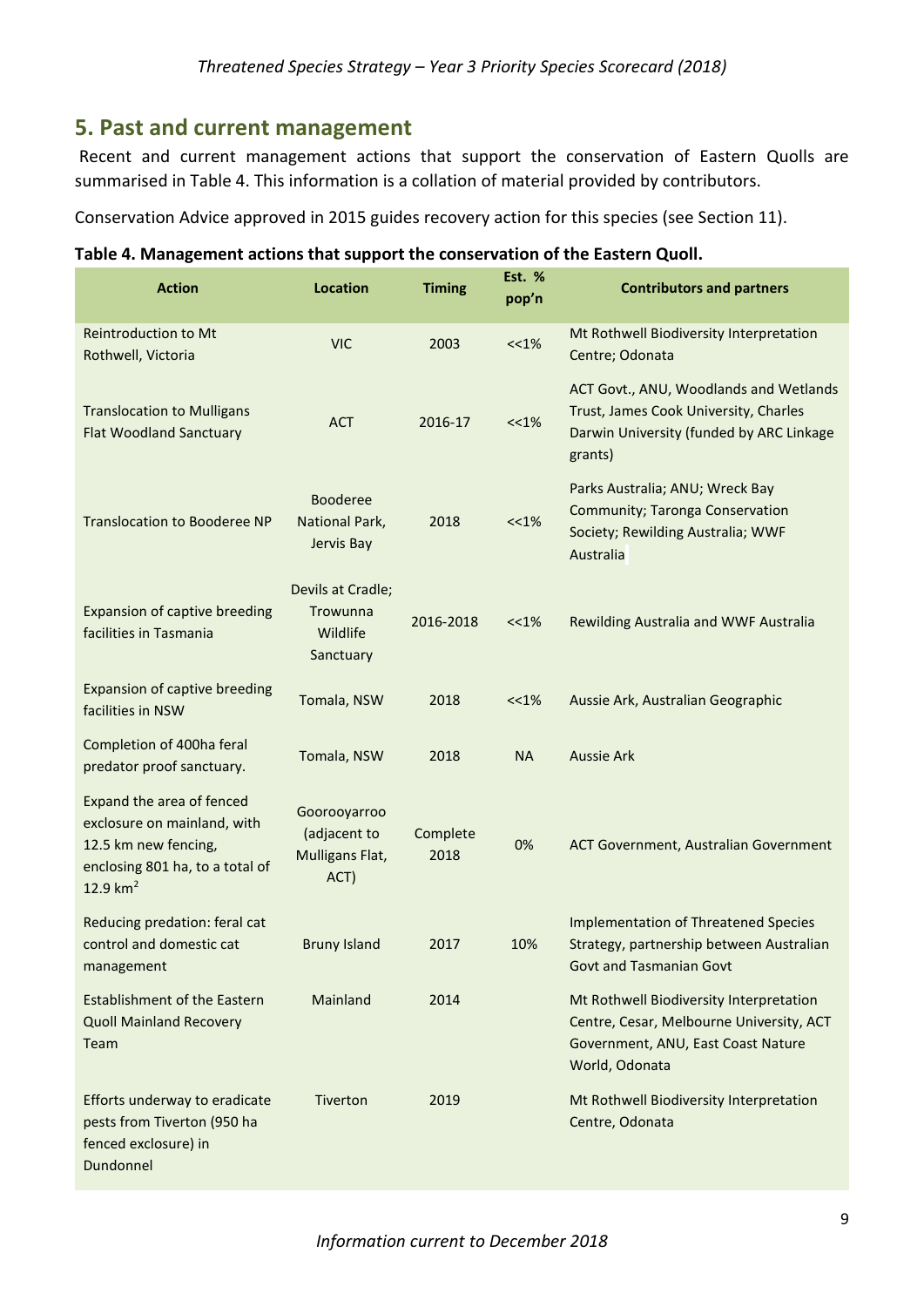# <span id="page-9-0"></span>**6. Actions undertaken or supported by the Australian Government resulting from inclusion in the Threatened Species Strategy**

The Australian Government, in partnership with the Australian Capital Territory Government, has contributed \$600,000 towards the construction of predator-proof fencing around 801 ha of Goorooyarroo Woodland (adjacent to Mulligans Woodland Sanctuary) that will act as another safe haven for Eastern Quolls on the mainland.

A Threatened Species Partnership has also been implemented between the Australian Government and Tasmanian Government to reduce the impacts of feral cat predation on Bruny Island (\$681,500 provided by the Australian Government).

The NESP TSR Hub is supporting recovery of Eastern Quollsthrough a trial reintroduction to an unfenced site within Booderee National Park, in collaboration with Parks Australia and Rewilding Australia. This research will help shape guidelines for future translocations.

# <span id="page-9-1"></span>**7. Measuring progress towards conservation**

**PROGRESS IN MANAGING THREATS**

**Table 5. Progress towards management understanding and management implementation for each of the major threats affecting the Eastern Quoll in 2015 (i.e. timing of TSS implementation) and 2018, using the progress framework developed by Garnett** *et al***. (2018).** 

| <b>Threat</b>                              | Year | Understanding of how to manage threat                                                          | <b>Extent to which threat being managed</b> |
|--------------------------------------------|------|------------------------------------------------------------------------------------------------|---------------------------------------------|
| 1. Climate<br>change and<br>severe weather | 2015 | 1. Research being undertaken or completed but limited<br>understanding on how to manage threat | 0.No management                             |
|                                            | 2018 | 2. Research has provided strong direction on how to<br>manage threat                           | 0.No management                             |
| 2. Red foxes                               | 2015 | 2. Research has provided strong direction on how to<br>manage threat                           | 0.No management                             |
|                                            | 2018 | 4. Trial management under way but not yet clear<br>evidence that it can deliver objectives     | 1. Management limited to trials             |
|                                            | 2015 | 1. Research being undertaken or completed but limited<br>understanding on how to manage threat | 0.No management                             |
| 3. Feral cats                              | 2018 | 1. Research being undertaken or completed but limited<br>understanding on how to manage threat | 1. Management limited to trials             |
| 4. Disease                                 | 2015 | 1. Research being undertaken or completed but limited<br>understanding on how to manage threat | 0.No management                             |
|                                            | 2018 | 1. Research being undertaken or completed but limited<br>understanding on how to manage threat | 0.No management                             |
| 5. Habitat                                 | 2015 | 2. Research has provided strong direction on how to<br>manage threat                           | 0.No management                             |
| modification                               | 2018 | 2. Research has provided strong direction on how to<br>manage threat                           | 0.No management                             |
| 6. Poisoning<br>from toxic baits<br>(1080) | 2015 | 2. Research has provided strong direction on how to<br>manage threat                           | 0.No management                             |
|                                            | 2018 | 2. Research has provided strong direction on how to<br>manage threat                           | 0.No management                             |
| 7. Poisoning<br>from toxic baits           | 2015 | 2. Research has provided strong direction on how to<br>manage threat                           | 0.No management                             |
| (rodenticide)                              | 2018 | 2. Research has provided strong direction on how to<br>manage threat                           | 0.No management                             |

> Green shading indicates an improvement in our understanding or management of threats between years 2015 and 2018, while red shading indicates deterioration in our understanding or management of threats.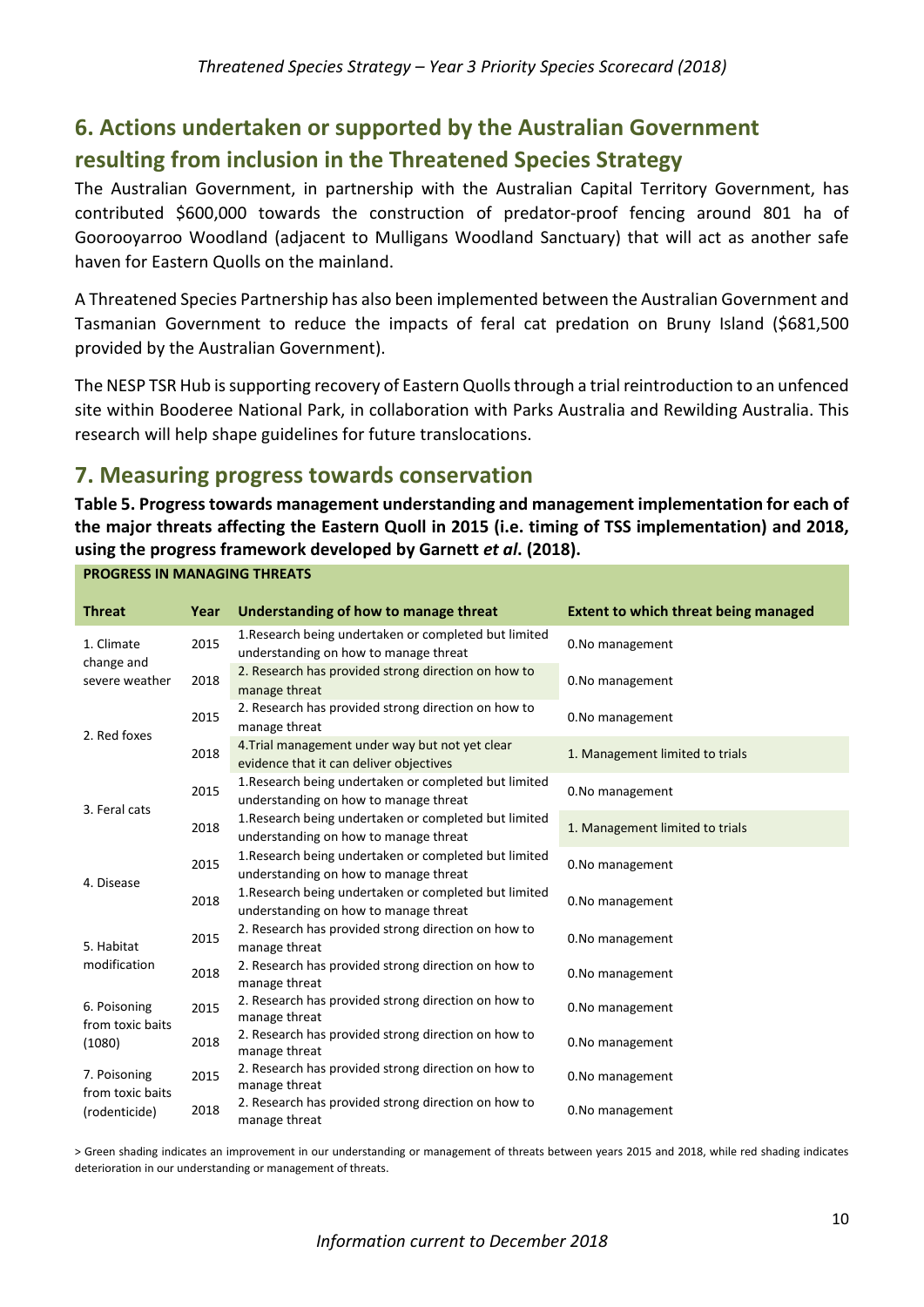#### **KEY:**

| <b>Score</b> | Understanding of how to manage threat                                                       | Extent to which threat is being managed                                                                        |
|--------------|---------------------------------------------------------------------------------------------|----------------------------------------------------------------------------------------------------------------|
| 0            | No knowledge and no research                                                                | No management                                                                                                  |
|              | Research being undertaken or completed but limited understanding on<br>how to manage threat | Management limited to trials                                                                                   |
|              | Research has provided strong direction on how to manage threat                              | Work has been initiated to roll out solutions where threat<br>applies across the taxon's range                 |
| 3            | Solutions being trialled but work only initiated recently                                   | Solutions have been adopted but too early to demonstrate<br>success                                            |
| 4            | Trial management under way but not yet clear evidence that it can<br>deliver objectives     | Solutions are enabling achievement but only with continued<br>conservation intervention                        |
| 5            | Trial management is providing clear evidence that it can deliver<br>objectives              | Good evidence available that solutions are enabling<br>achievement with little or no conservation intervention |
|              | Research complete and being applied OR ongoing research associated                          | The threat no longer needs management                                                                          |

Research complete and being applied OR ongoing research associated<br>6 with adaptive management of threat

# <span id="page-10-0"></span>**8. Expert elicitation for population trends**

An expert elicitation process was undertaken to assess population trends for the period 2005-2015 and post-2015 under the following management scenarios. Please note that differences between Management Scenarios 2 and 3 (Fig. 1) are difficult to attribute, as it can be difficult to determine whether actions undertaken after 2015 were influenced by the Threatened Species Strategy or were independent of it (see Summary Report for details of methods).

**Management Scenario 1 (red line):** *no conservation management undertaken since 2015, and no new actions implemented*.

- No cat management (including no conservation action to restore devil populations)
- No biosecurity for fox invasions
- No representation in mainland fenced exclosures, nor releases to unfenced sites on the mainland

## **Management Scenario 2 (blue line):** *continuation of existing conservation management (i.e. actions undertaken before implementation of the Threatened Species Strategy or independent of the Threatened Species Strategy)*.

- Some cat management (including conservation action to restore devil populations)
- Biosecurity for fox invasions
- Establish captive breeding program to maintain genetic diversity
- Representation in three mainland fenced exclosures (Mulligans Flat, Tiverton, Mt Rothwell)

## **Management Scenario 3 (green line):** *continuation of existing management, augmented by support mobilised by the Australian Government under the Threatened Species Strategy*.

- Some cat management (including conservation action to restore devil populations)
- Biosecurity for fox invasions
- Establish captive breeding program to maintain genetic diversity
- Representation in three mainland fenced exclosures (Mulligans Flat, Tiverton, Mt Rothwell)
- Translocation to an unfenced site on the mainland (i.e. Booderee National Park)

#### **Overall estimated population trajectories subject to management scenarios considered**

The Eastern Quoll is currently being managed under Scenario 3 (green line). The OTSC investments into translocating the Eastern Quoll to an unfenced site on the mainland affects <1% of the overall population, and thus it is not likely to result in any marked changes in population size (so Management Scenarios 2 and 3 follow similar trajectories).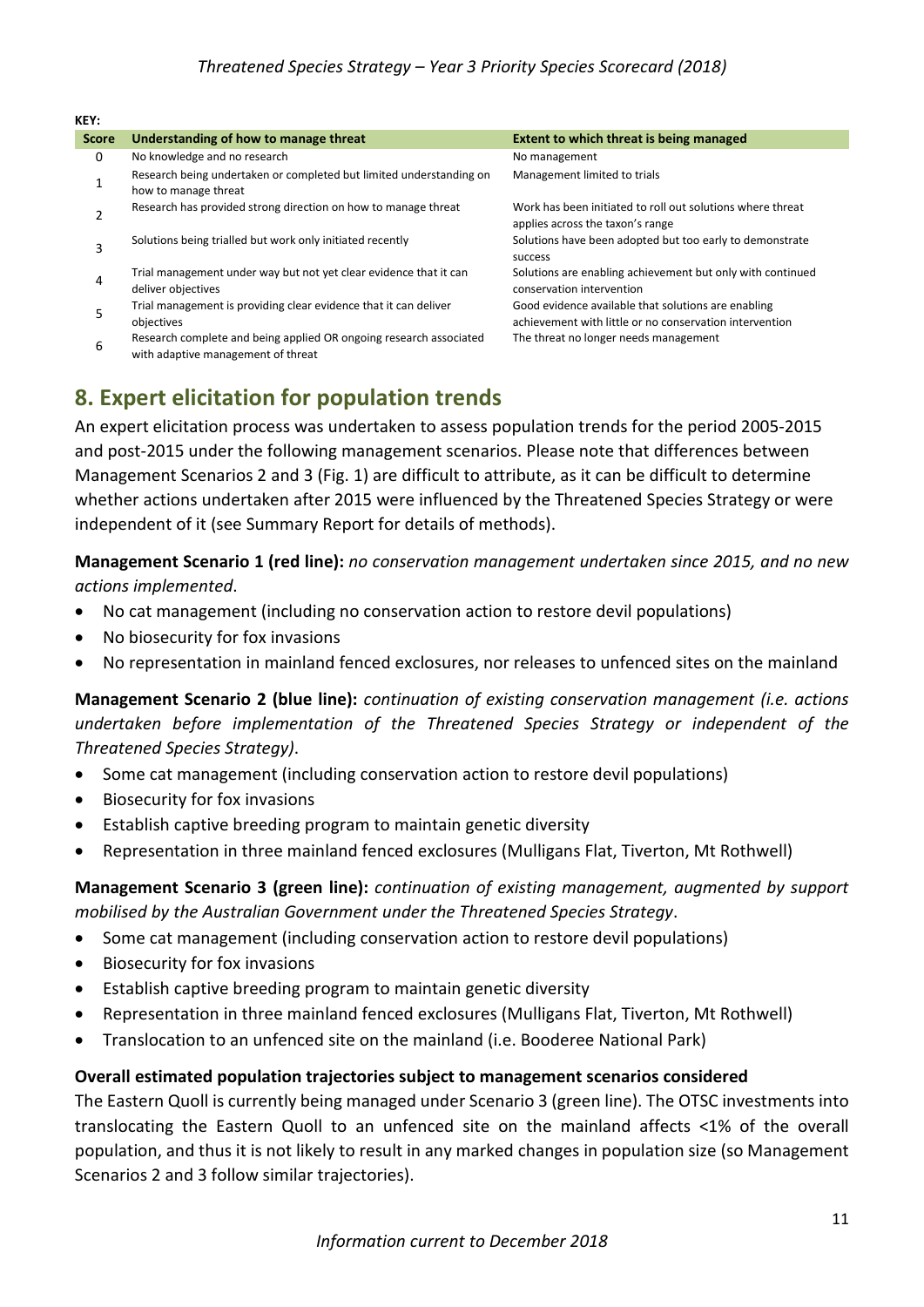

*Figure 1. Estimated relative percentage change in population under each of the management scenarios described above. Data derived from 8 expert assessments of Eastern Quoll expected response to management, using four-step elicitation and the IDEA protocol (Hemming et al. 2017), where experts are asked to provide best estimates, lowest and highest plausible estimates, and an associated level of confidence. The dashed line represents the baseline value (i.e. as at 2015, standardised to 100). Values above this line indicate a relative increase in population size, while values below this line indicate a relative decrease in population size. Shading indicates confidence bounds (i.e. the lowest and highest plausible estimates). NB: upper bounds wider than shown in graphs.*

Population size projections based on expert elicitation are extended here to 2025, 2035 and 2045 (i.e. 10, 20 and 30 years after the establishment of the Threatened Species Strategy) on the grounds that some priority conservation management actions may take many years to achieve substantial conservation outcomes. However, we note also that there will be greater uncertainty around estimates of population size into the more distant future because, for example, novel threats may affect the species, managers may develop new and more efficient conservation options, and the impacts of climate change may be challenging to predict.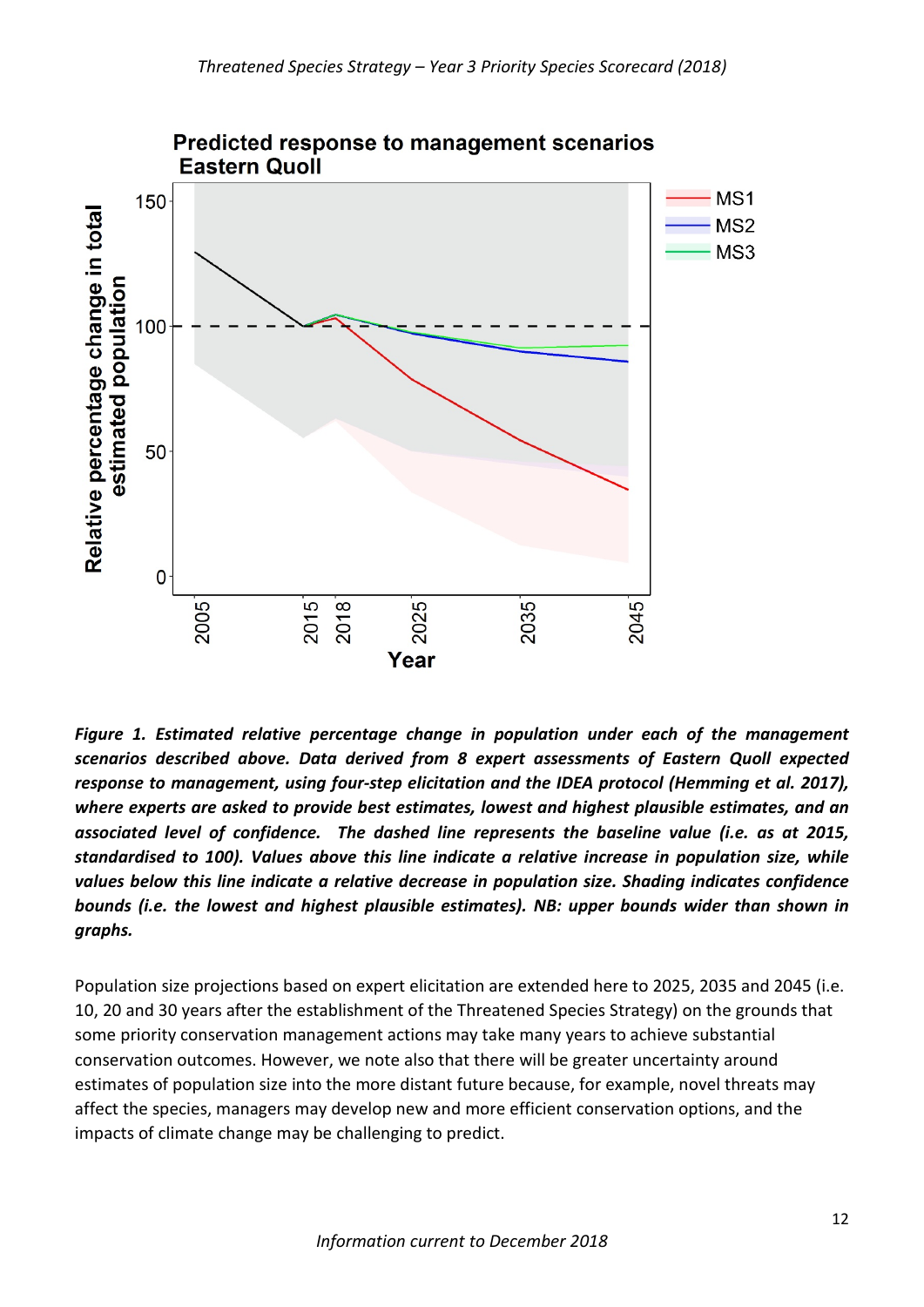## **Improved trajectory (Threatened Species Strategy Year 3 target):**

The primary purpose of this scorecard is to assess progress against achieving the year three targets outlined in the Australian Government's Threatened Species Strategy, i.e. a demonstrated improved trajectory for at least half of the priority species (10 birds and 10 mammals). To assess this, we first use the expert-derived trend between 2005-15 (i.e. 10 years prior to implementation of the TSS) as a baseline for assessing whether there has been an improvement in trajectory in the time since implementation of the TSS (i.e. 2015-18). Table 6 below summarises this information, where negative values indicate a declining population, and positive values indicate an increasing population. We used Wilcoxon match-paired tests to compare trajectories for these two periods; a significant result (probability <0.05) indicates that there was a high concordance amongst experts that their trajectory estimates for 2005-15 were different to their estimates for 2015-18.

## **Table 6. A comparison of the relative annual percentage population change for the periods 2005-2015 and 2015-2018.**

|                                              | <b>Pre-TSS trend</b><br>$(2005 - 2015)$ | <b>Post-TSS trend</b><br>$(2015 - 2018)$ | Year 3<br>target<br>met? | <b>Significant concordance among</b><br>elicitors?                                                                                                                                                                          |
|----------------------------------------------|-----------------------------------------|------------------------------------------|--------------------------|-----------------------------------------------------------------------------------------------------------------------------------------------------------------------------------------------------------------------------|
| Annual<br>percentage<br>population<br>change | $-2.98$                                 | 1.56                                     |                          | Elicitors generally agreed that<br>population trajectory improved from the<br>2005-15 period to 2015-18, but the<br>concordance among elicitors did not<br>reach the threshold of statistical<br>significance, with p=0.075 |

## **Additional actions that could improve trajectory**

The potential impact of carrying out specific additional conservation measures on the population trajectory of the Eastern Quoll was also evaluated through expert elicitation. Additional actions that could further improve the population trajectory of the Eastern Quoll include:

- Further cat management (at strategic sites, including Bruny Island)
- Biosecurity for fox invasions
- Biosecurity for pathogen introduction to Bruny Island
- Translocations between Bruny Island and Tasmanian mainland to manage population genetic diversity
- Translocation to 3+ islands where feral cats and foxes are absent (to bring total number of sites where introduced predators are excluded to at least 6)
- Representation in mainland fenced exclosures (Mulligans Flat, Tiverton, Mt Rothwell, Aussie Ark)
- Additional translocations to Booderee National Park (or another unfenced site on the mainland) continued, after threats managed
- Design an implment survey program to find relict populations in Tasmania
- Design and implement monitoring program to track population change in Tasmania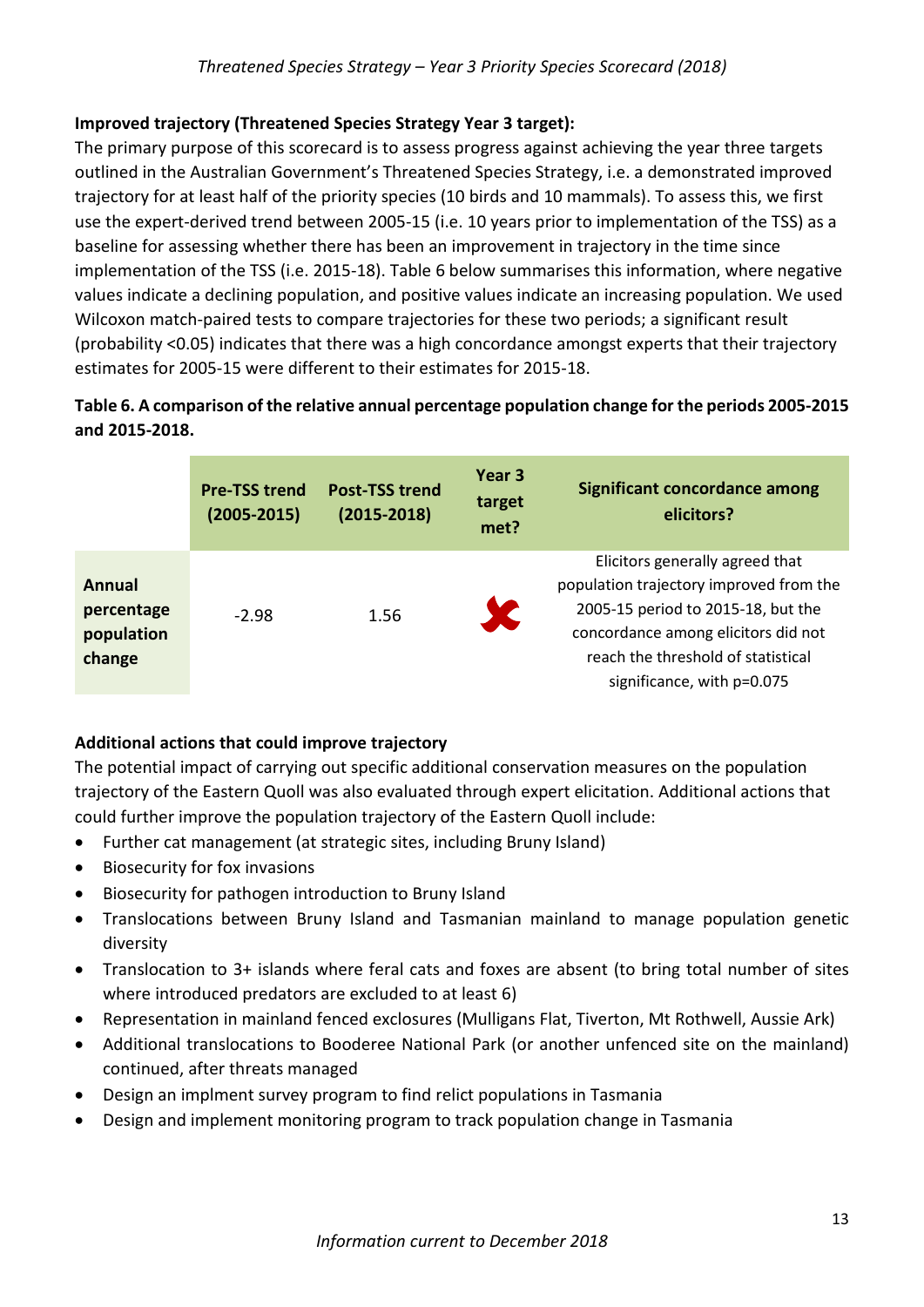## <span id="page-13-0"></span>**9. Immediate priorities from 2019**

The priorities listed here are derived from the most recent Conservation Advice (TSSC 2015) and the Mammal Action Plan, with some amendments made by contributing experts based on new information. Identification of these priorities in this document is for information and is non-statutory. For statutory conservation planning documents, such as Recovery Plans or Conservation Advices, please see Section 11.

## **Data collection:**

- Continue spotlighting surveys that track long-term trends in Eastern Quoll populations; extend these surveys to Bruny Island
- Continue monitoring at Mt Rothwell and Mulligans Flat Woodland Sanctuary, and at Booderee National Park
- Implement survey program to identify relict high-density populations of Eastern Quolls in Tasmania
- Implement new monitoring program for Eastern Quolls in Tasmania that is more sensitive to interannual population change (compared with current spotlighting surveys), and ideally that could be related to potential threats
- Identify options for additional fenced mainland sites, and cat- and fox-free islands, for future translocations, as well as mainland sites where fox density is low or can be managed adequately

#### **Management actions:**

- Implement cat management at strategic sites
- Design program of translocations between Bruny Island, Tasmainian mainland, and offshore islands/fenced areas that considers genetic management
- Carry out translocations to at least two more fenced mainland sites (e.g. Tiverton) and one fox-free island where feral cats are managed or absent.

## <span id="page-13-1"></span>**10. Contributors**

Sarah Legge, John Woinarski, Stephen Garnett, Hayley Geyle (NEST TSR Hub); Bronwyn Fancourt (University of New England); Adrian Manning, Belinda Wilson, Natasha Robinson (The Australian National University); Rob Brewster (Rewilding Australia); ACT Government, ACT Woodlands and Wetlands Trust; Will Batson (Mulligans Flat); Annette Rypalski (Mount Rothwell); Andrew Burbidge; Peter Menkhorst; Nicholas MacGregor; Peter Latch.

## <span id="page-13-2"></span>**11. Legislative documents**

SPRAT profile: [http://www.environment.gov.au/cgi-bin/sprat/public/publicspecies.pl?taxon\\_id=333](http://www.environment.gov.au/cgi-bin/sprat/public/publicspecies.pl?taxon_id=333)

Threatened Species Scientific Committee (2015). Conservation Advice *Dasyurus viverrinus* Eastern Quoll. Canberra: Department of the Environment. Available from: [http://www.environment.gov.au/biodiversity/threatened/species/pubs/333-conservation-advice-](http://www.environment.gov.au/biodiversity/threatened/species/pubs/333-conservation-advice-2015123.pdf)[2015123.pdf.](http://www.environment.gov.au/biodiversity/threatened/species/pubs/333-conservation-advice-2015123.pdf) In effect under the EPBC Act from 03-Dec-2015.